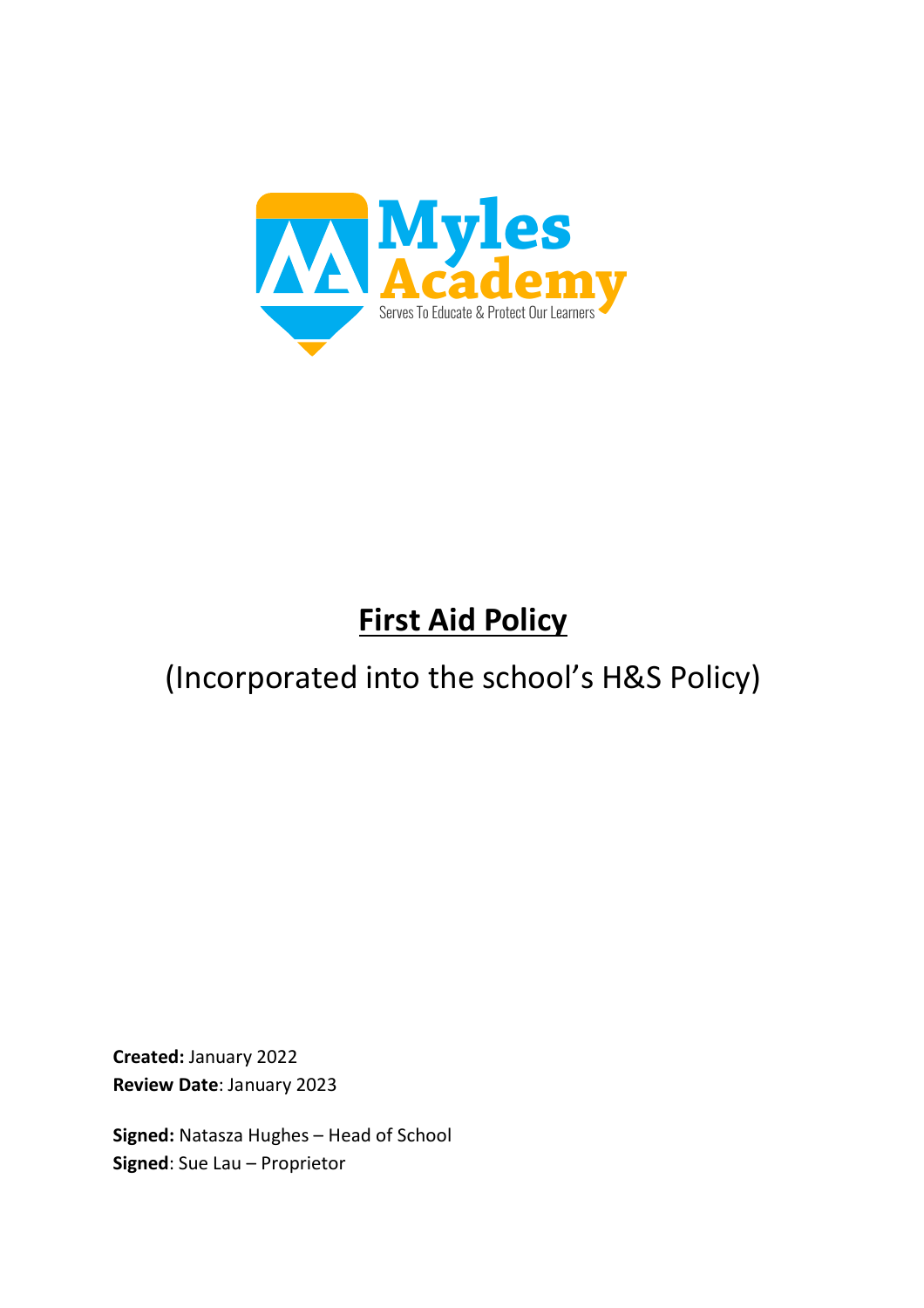#### **First aid, accidents and illness**

The proprietors acknowledge their duties under the First Aid at Work Regulations to its employees and its common law duties of care to visitors and children in its care. The responsible person for the school has been charged with maintaining adequate first aid cover during the operating hours of the site by:

• Ensuring a suitable number of full and emergency first aid trained staff are available at all times the setting is operational (this should include the provision of first aid on Offsite Visits)

• Ensuring relevant staff receive appropriate training in the treatment and procedures associated with potential injuries connected with specific hazards identified in teaching subjects.

• Liaising with the training manager to ensure that first aid training is kept up (refreshed every 3 years) to date via the schools approved first aid training provider and the training matrix is similarly updated.

• Ensuring staff, visitors and children are aware of how to summon first aid assistance and who is able to provide that assistance. A notice detailing trained staff will be posted in the office, staff area and other communal areas around the school.

• Ensuring a sufficient number of suitably stocked first aid kits are available across the site (HSE 10-20 person) including company vehicles.

• Monthly checks and restock of site first aid kits (including sign off monthly check).

• Ensuring that PE staff have access to first aid kits when leading sporting activities in setting or at away fixtures.

• Ensuring a suitable equipped room is available at all times for the treatment of children, staff and visitors and that the room remains in a clean and serviceable condition at all times the school is open.

## **Management of suspected fractures**

In all cases where a fracture is suspected the casualty must be sent to A&E without delay. When treating a child or member of staff for a suspected fracture, a dose of paracetamol can be administered to assist with the pain management (providing consent to administer has been obtained from the legal guardian of the child). This can only be carried out by staff that have undergone administration of medicines training or on the advice of medical professionals contacted in relation to the incident. All doses must be recorded and details sent with the casualty to hospital.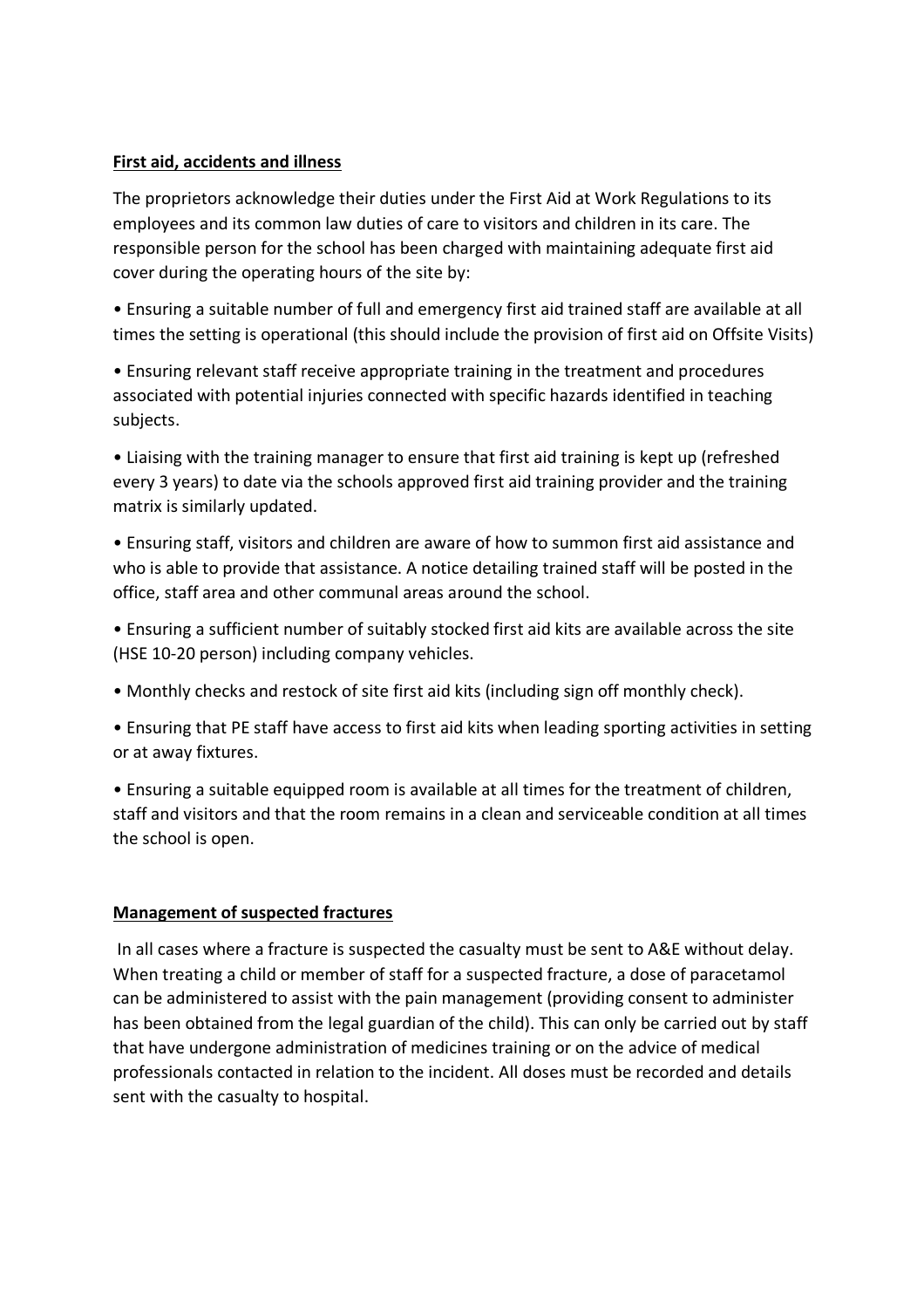## **Taking staff and children to hospital**

When a child or member of staff is injured beyond the ability of the school first aider to treat the injury, or they exhibit signs of serious illness, they should be sent to hospital. Depending on the severity of the situation this may be by ambulance or school vehicle. An ambulance must always be called for:

- suspected fractures to the leg, neck and back;
- head injuries resulting in loss of consciousness;
- strangulation events;
- medical shock;
- cardiac problems; or
- severe breathing difficulties.

Hospital attendance is also required for:

- suspected overdoses
- severe cuts
- ongoing medical issues related to the above

In all cases, the final decision on the need for further medical assistance will be made by the school qualified first aider. Whenever a child is taken to hospital a suitable member of staff must accompany them and be in a position to give consent or contact the legal guardian for consent in relation to medical treatment.

## **Emergency Procedure for Major Incidents**

In the event of such an emergency or if an 'at risk' pupil falls ill then the member of staff at the incident must:

- 1. Call 999
- 2. Summon a First Aider and get the relevant medication
- 3. Emergency treatment should be delivered

If phoning 999 the following information must be given:

- School telephone number
- School address:
- Give your name
- Name of the casualty and symptoms/any known medical condition
- Inform ambulance control of the best entrance e.g., front of school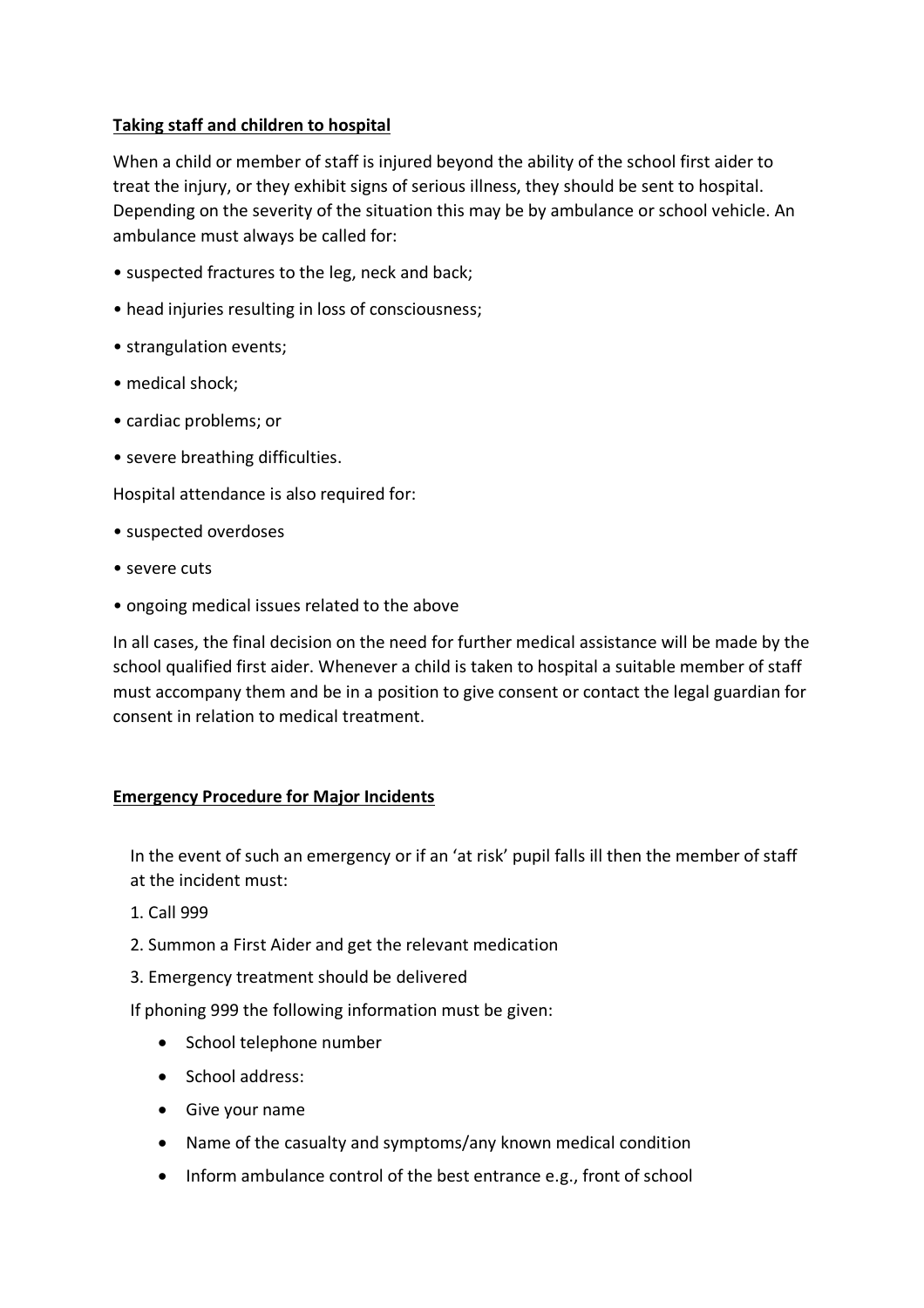- If an ambulance is called, the reception and SLT should be informed and an adult should go to the notified entrance to give directions to the ambulance crew
- The first aider or responsible adult must accompany the casualty to hospital.
- If the emergency services are called the parent/carer of the casualty will be telephoned by the school admin officer or a member of SLT as soon as is practical.

## **Offsite visits**

First aiders on offsite visits will have the same duty of care as if they were in setting. Whilst on the visit they will carry their first aid kit and attend to the needs of injured and ill students as required or back up the venues first aid staff if they are present. They will ensure that the visit leader has information regarding treatment by themselves or a third party for inclusion in the trip return or RIDDOR report.

#### **Medical conditions**

Where a school has staff or children requiring specific medical intervention for illnesses such as anaphylaxis, diabetes, epilepsy and asthma, all first aid staff should be trained on how to deal with these conditions and to administer medications required. All staff caring for or teaching these particular children should know about their conditions and the actions to be taken in the event of an emergency. In all such cases prior consent to administer such medicines must have been obtained in writing from the parent or legal guardian as per the Myles Academy administration of medicines policy which is a subset of this policy.

## **Head injury**

Where a child or member of staff suffers a suspected head injury the following procedures will be followed. Where there is obvious injury of ill effects the casualty will be sent directly to hospital for examination and treatment. In cases where a blow to the head has been sustained but no apparent injury or symptoms are displayed, the casualty will be issued with a head injury card advising staff/parents/legal guardians to keep the person under observation and to seek medical help if any of the symptoms detailed on the card are exhibited.

#### **Illness**

The first aid room will be provided with a couch or day bed for use by children and staff to rest if taken ill during the school day. Where a child is diagnosed with an infectious illness, they should be isolated in the first instance and as soon as possible be sent home to recover with parents or guardians. Staff involved in the care of these persons should follow the infection control procedures below.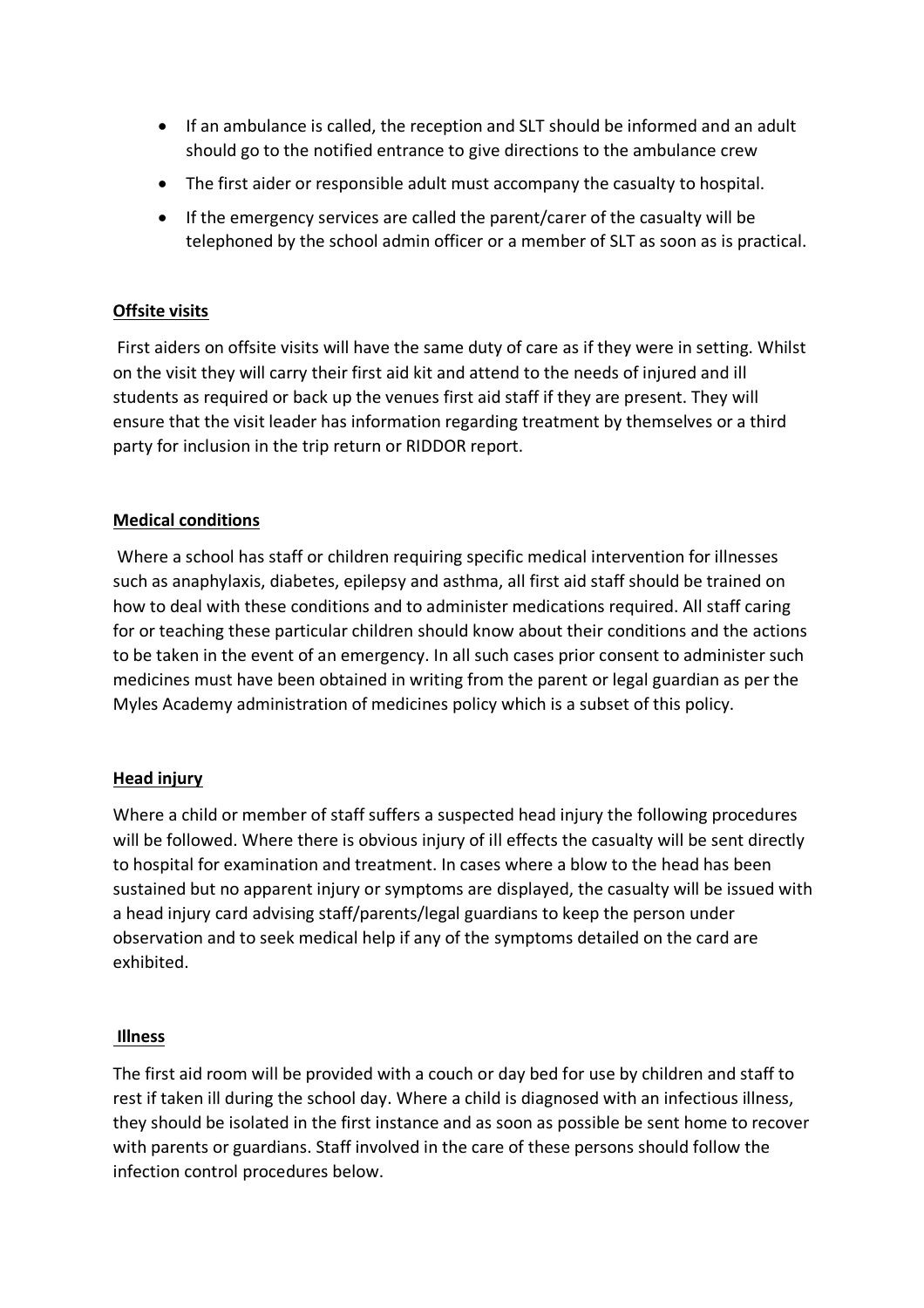## **Infection control**

Spillages of blood and body fluids should be dealt with as soon as possible. The HSO will ensure that spill kits are available for use when dealing with body fluids. These will contain disposable gloves, disposable aprons and suitable disinfectant/absorbent media. In line with infection control practices surfaces which may have been contaminated with blood or body fluids should be wiped down with a suitable disinfectant spray. Disposal of Waste Disposable items, including gloves, which have been soiled with blood or body fluids should be sealed in a clinical waste bag and disposed of in a sanitary bin or specific medical waste yellow bin. Non-disposable items which have been soiled with blood or body fluids (for example clothing or towels) should be sluiced and washed in a washing machine at 60ºc (degrees centigrade). If it is property belonging to a child the items should be placed in a plastic bag and then tied up for transport home with the child.

## **Our Commitment**

In common with good practice, we will aim to work in partnership with parents/carers and (as appropriate) pupils to meet their individual needs. The following guidance aims to ensure a smooth-running partnership that minimises the impact of medical requirements on the day-to-day school life of pupils. Parent/carers are encouraged to contact the Headteacher if they feel that procedures require adjustment or alteration to suit their specific case. The headteacher will then refer this to the prescribing medical professional.

Staff that provide support for pupils with medical needs which may include the administration of medication will be given support by the Headteacher, access to necessary information, and receive appropriate training and guidance where necessary. First aid trained staff and anyone administering medicines at any time will also hold the Administrating Medication Certificate.

## **Medication**

It is important that pupils who need to take medication at school are involved as closely as possible in the arrangements made for them. When making arrangements for medical care at school the following should be considered:

- Independent management of needs
- Supervised administration of medication
- Staff administration of medication

Staff will assist pupils with their medical needs after consultation with the Headteacher. Agreements for administrating medication will normally fall to the Headteacher after adequate consultation with parent/carers and pupils. No staff members should enter into individual agreements with parents/carers and pupils.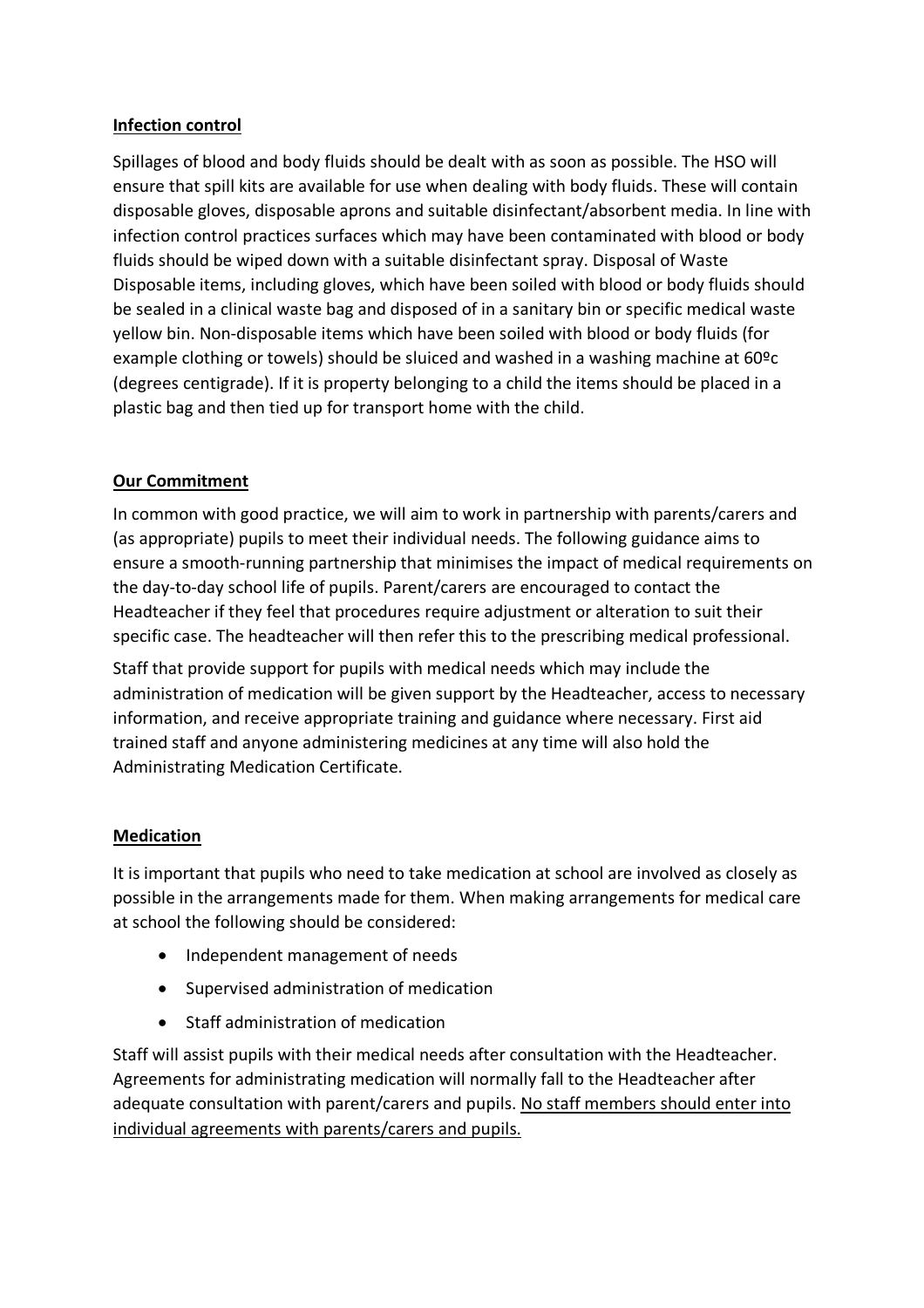Myles Academy will ensure that training is delivered according to guidelines. Staff administering medication and witnesses signing the medication book will hold the relevant certificates.

Information about an individual pupil's medical condition and related needs will only be disseminated to relevant staff in order to ensure the pupil's wellbeing. Information can only be passed on with the consent of parents/carers.

Where there are concerns about whether Myles Academy can meet either a pupil's needs or the expectation of parents/carers, the Headteacher will seek advice from the proprietors and a suitable health professional.

Advice on the storage of medicines should be sought from a qualified pharmacist when required. Instructions with medication should be preserved and followed.

Medicines may be potentially harmful to anyone for whom they are not prescribed. We will try to ensure that risks to the health of others are properly controlled. A secure location is provided by Myles Academy, this is the medicine cabinet in the main office.

Medicine must only be brought to school in the original container. The container should be clearly labelled with the following information:

- Name pf pupil
- Name of the drug
- Dosage
- Frequency of administration
- Expiry date

Medicines should always be kept in their original containers.

When a medicine requires refrigeration, it can be kept in a refrigerator containing food, in an air-tight container. To avoid confusion medicines should be kept in a separate shelf used only for the storage of medication. The container should be clearly labelled as described above. If a refrigerator contains medicines, access to it should be carefully monitored. The refrigerator is situated in the school office. Members of staff who use the refrigerator are made aware of the importance of keeping the medicine safe and secure in a lockable box within the fridge.

In an emergency, pupils should have prompt access to their medicine through a recognised procedure. It is the duty of the Headteacher to ensure that all staff are familiar with the emergency procedure.

Myles Academy staff will NOT dispose of medicines. Out of date medicine will be returned to parents/carers at the end of term for disposal. Parents will be instructed to return these to the pharmacist for safe disposal.

The Headteacher will ensure that staff know how to call the Emergency Services/NHS Direct.

A pupil who is taken to hospital by ambulance should be accompanied by a member of staff who will remain until the pupil's parents/carer arrives at the hospital. If a pupil is taken to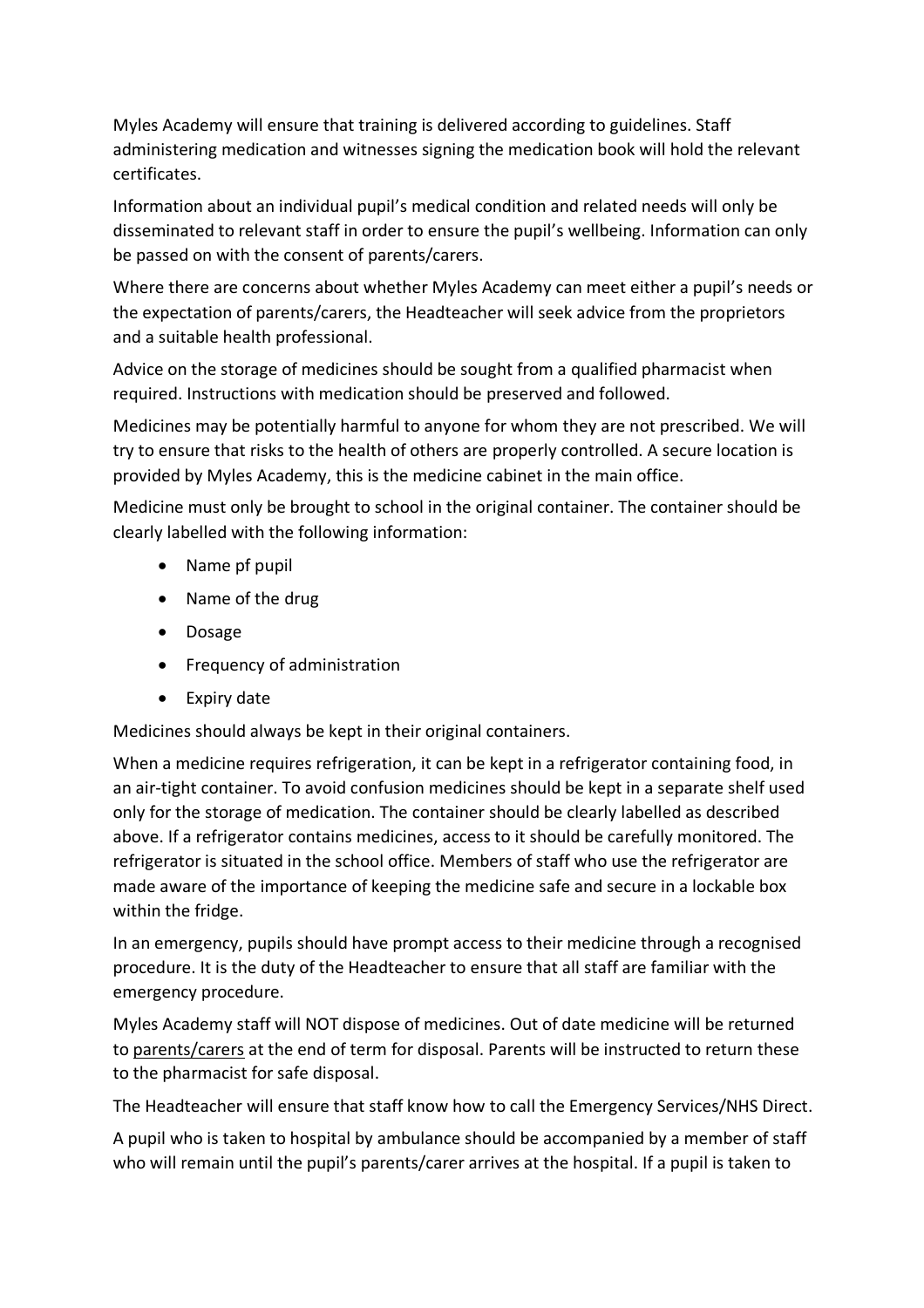hospital, it is essential that Myles Academy makes every effort to inform parents/carers immediately; failing this the emergency contact person will be informed.

In an emergency it may be necessary for 2 members of staff if possible, to take a pupil to hospital in his/her own car. When a pupil is taken to hospital by a member of staff, they should also take with them all medication the pupil is currently taking together with the pupil's medical record showing what medication has been taken, when it was taken, the dosage and what the medication is being taken for.

## **Administration of medicines**

If a pupil refuses to take medication, Myles Academy will record this and inform the child's parents/carers. If the medication is essential to the child's continued well-being, Myles Academy will call the emergency services and inform the parents/carers. If the medication is essential to the child being educated, Myles Academy will contact parent/carers to discuss actions to be taken and whether it is safe for the pupil to be in school unmedicated.

Medication should be brought to Myles Academy only when it is needed. Often medication can be prescribed in dose/frequencies which enable it to be taken outside school hours. Parents/carers should be consulted about this.

We will never administer medication without consent.

## **Non-prescribed medicines**

Pupils sometimes ask for pain-killers (analgesics) at school, including aspirin and paracetamol. Myles Academy staff should generally not give non-prescribed medication to pupils without the written consent of parents/carers. Verbal consent may be obtained but this must be logged in the pupil call log. This should include time of phone call, who was spoken too, the staff member making the call and a record of what was said.

With the prior agreement of parents/carers, Myles Academy may administer mild analgesics; e.g. either one or two paracetamol tablets (according to parental/carer advice) to a child who asks for it, if he suffers pain or a headache at school. A record must be kept of the dose given.

## **Functional Medication**

This type of medication includes; Insulin (diabetes), Ventolin (asthma), Diazepam/Valium (Epilepsy), Adrenaline (anaphylaxis). Where this type of medication is needed staff will be given specific training.